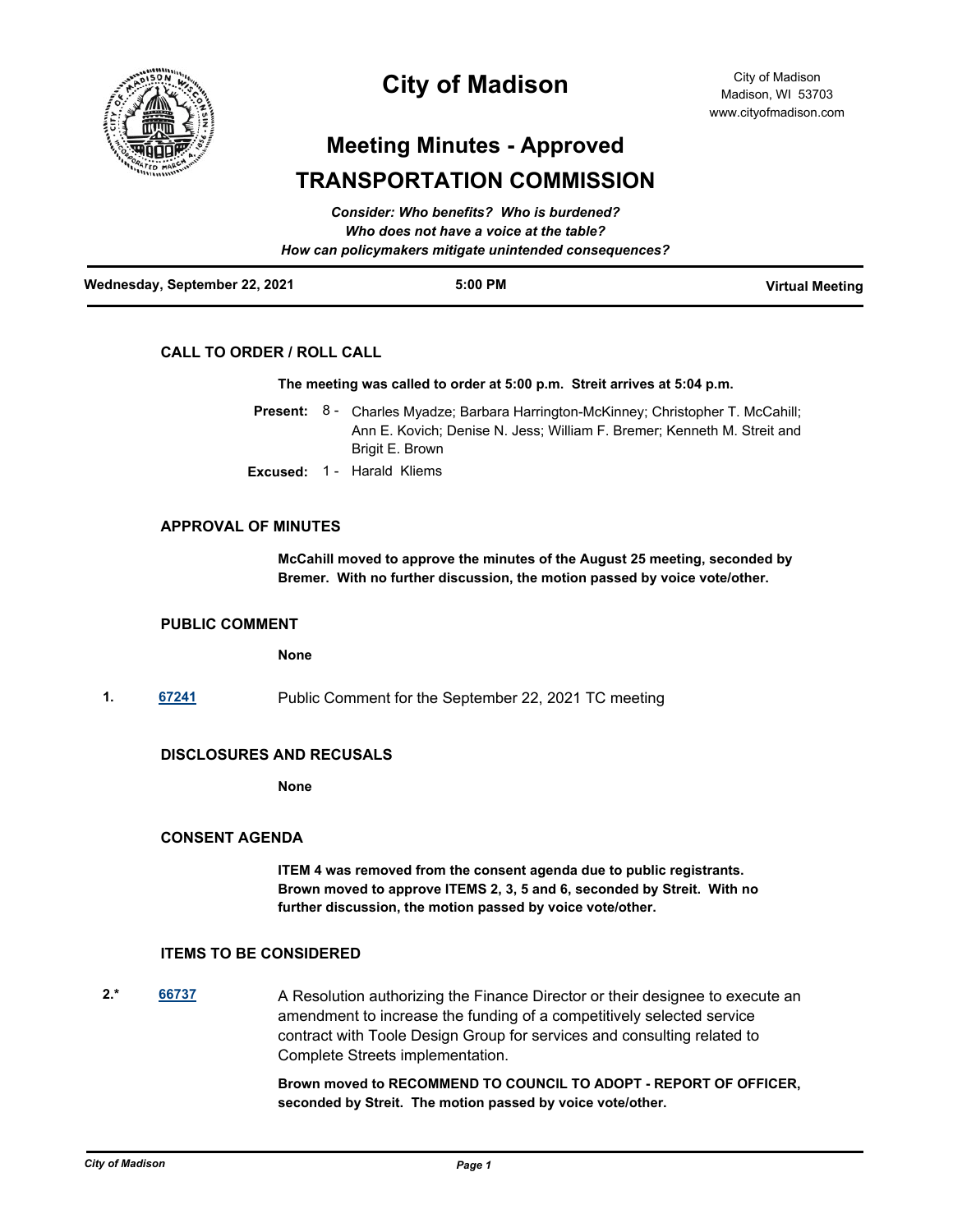**3.\* [67108](http://madison.legistar.com/gateway.aspx?m=l&id=/matter.aspx?key=79107)** Partial discontinuing and vacating of public street right-of-way of Appleton Road between South Street and Fish Hatchery Road, located in the NE ¼ of the SW ¼ of Section 26, Township 7 North, Range 9 East, in the City of Madison. (13th AD)

> **Brown moved to Return to Lead with the Recommendation for Approval, seconded by Streit. The motion passed by voice vote/other.**

**4\*. [67119](http://madison.legistar.com/gateway.aspx?m=l&id=/matter.aspx?key=79115)** Supporting Madison Metro's Areas of Persistent Poverty Grant Application to Federal Transit Administration for planning work for Madison's BRT Green Line, bringing a much higher quality of transit service to low income neighborhoods on Madison's north and south sides.

> **Metro General Manager Justin Stuehrenberg provided verbal reports and was available for questions.**

**Registrants as follows: Neither support nor oppose, wish to speak; Bob Schaefer, Cottonwood Cir**

**Bremer moved to RECOMMEND TO COUNCIL TO ADOPT - REPORT OF OFFICER, seconded by Jess. The motion passed by voice vote/other.**

**5.\* [67430](http://madison.legistar.com/gateway.aspx?m=l&id=/matter.aspx?key=79339)** Authorizing the Transit General Manager to file an application for a Section 5304 Planning grant with Wisconsin Department of Transportation and authorizing the Mayor and the City Clerk to execute the associated grant agreement with WISDOT and the 13(c) agreement with Teamsters Local No. 695.

> **Brown moved to RECOMMEND TO COUNCIL TO ADOPT - REPORT OF OFFICER, seconded by Streit. The motion passed by voice vote/other.**

**6.\* [67431](http://madison.legistar.com/gateway.aspx?m=l&id=/matter.aspx?key=79340)** Authorizing the Transit General Manager to file an application for a Section 5339 Buses and Bus Facilities Discretionary Grant with U.S. Department of Transportation and authorizing the Mayor and the City Clerk to execute the associated grant agreement with USDOT and the 13(c) agreement with Teamsters Local No. 695.

> **Brown moved to RECOMMEND TO COUNCIL TO ADOPT - REPORT OF OFFICER, seconded by Streit. The motion passed by voice vote/other.**

**7. [67092](http://madison.legistar.com/gateway.aspx?m=l&id=/matter.aspx?key=79091)** Authorizing the City's execution of a Second Amendment to Development Agreement, together with other associated agreements and documents, between the City, Beitler Real Estate Services, LLC and Mortenson Development, Inc. pertaining to the property located at 223 S. Pinckney Street, which is part of the project commonly known as the Judge Doyle Square Development Project. (4th A.D.)

> **Economic Development Director Matt Mikolajewski and Nate Gundrum with Mortenson Development provided verbal reports and, along with Director of Transportation Thomas Lynch and Assisstant City Attorney Kevin Mamakrishna, were available for questions.**

**Registrants as follows: Support, wish to speak; Nate Gundrum, Meadow Ln Support, available for questions; JP Beitler, Skokie Blvd**

**Bremer moved to Return to Lead with the Recommendation for Approval,**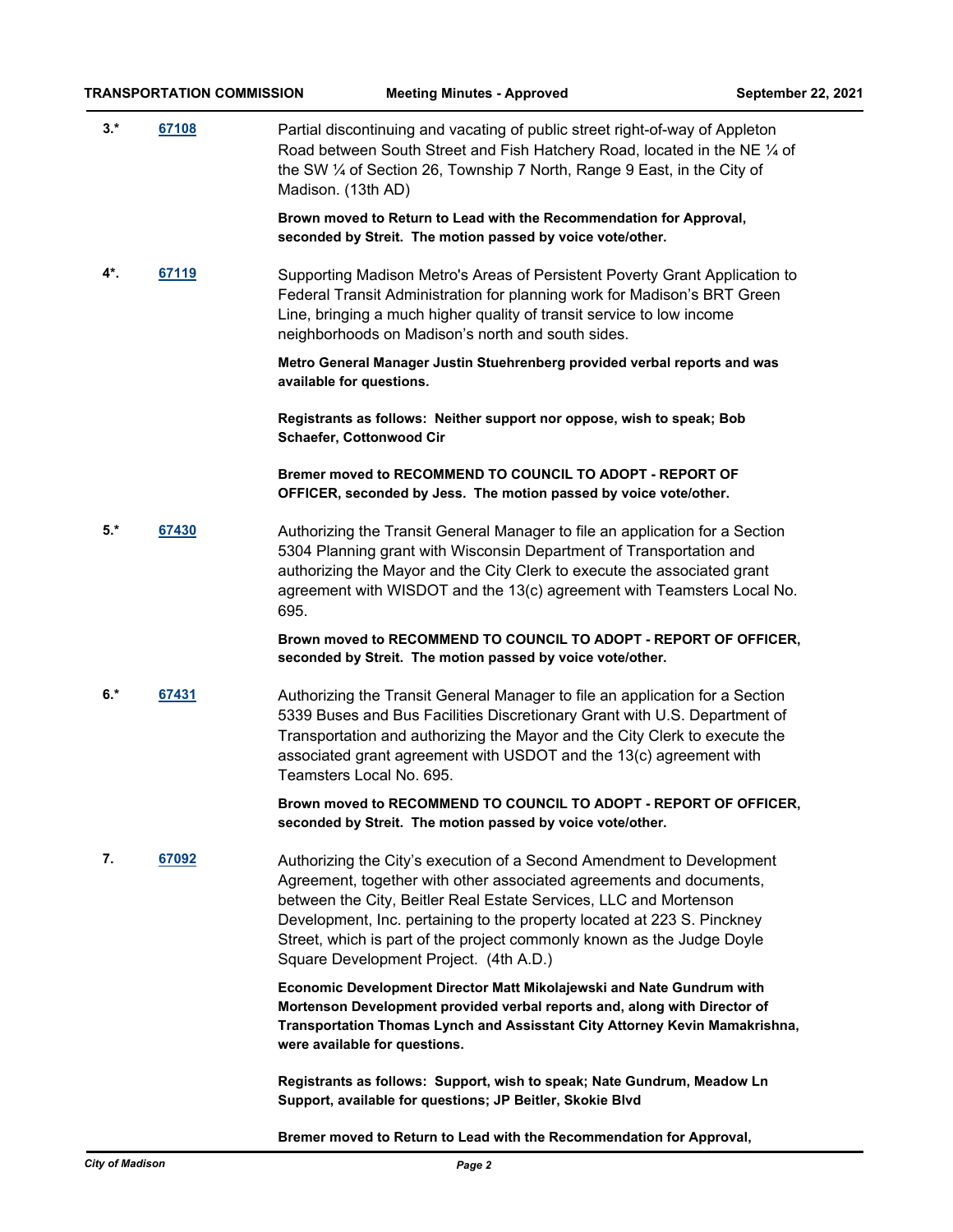**seconded by Myadze. With no further discussion, the motion passed by voice vote/other.**

**8. [67467](http://madison.legistar.com/gateway.aspx?m=l&id=/matter.aspx?key=79369)** No Stopping, Standing or Parking Restrictions at 1018 Walsh Road

**Engineer Bill Putnam with Parking Utility provided verbal reports and was available for questions.**

**9. [67485](http://madison.legistar.com/gateway.aspx?m=l&id=/matter.aspx?key=79382)** Metro Transit Network Redesign Study update

**Metro General Manager Justin Stuehrenberg provided verbal reports and along with the Director of Transportation Tom Lynch, was available for questions.** 

**Registrants as follows: Neither support nor oppose, wish to speak; Bob Schaefer, Cottonwood Cir**

**10. [67486](http://madison.legistar.com/gateway.aspx?m=l&id=/matter.aspx?key=79383)** 2022 Public Works Transportation Projects List

**Engineer Chris Petykowski with Engineering provided verbal reports and, along with Director of Transportation Tom Lynch and City Traffic Engineer Yang Tao, was available for questions. Alder Foster spoke on his concerns.**

**11. [67487](http://madison.legistar.com/gateway.aspx?m=l&id=/matter.aspx?key=79384)** Exploring Utilizing a TC Staff-Led Technical Advisory / Briefing Stye Meeting

**Kovich provided verbal updates and, along with Assisstant City Attorney Steve Brist, was available for questions.**

**12. [52830](http://madison.legistar.com/gateway.aspx?m=l&id=/matter.aspx?key=59483)** Members of TC and TPPB update on TPPB

**McCahill provided updates: BRT, Vision Zero, Complete streets Director's report from Lynch and budget highlight Economic impact of BRT and Initial draft of an area plan for East Towne Mall** 

**Alder Harrington-McKinney, Alder Foster, and Jess provided updates on the RESJI meeting in regards to racial equity and social justice analysis of the proposed ordinance draft that would move to one Transportation Body.**

**13. [60440](http://madison.legistar.com/gateway.aspx?m=l&id=/matter.aspx?key=71299)** General announcements by the Chair (for information only; not for discussion)

**Two vacancies on TC Yang provided an announcement on an incident regarding traffic safety on E Washington ave**

**14. [60439](http://madison.legistar.com/gateway.aspx?m=l&id=/matter.aspx?key=71298)** Commission member suggestions for items on future agenda (for information only; not for discussion)

> **Please see the proposed 10/13 list in Legistar Traffic safety on E Washington ave**

#### **ADJOURNMENT**

**Streit moved to adjourn, seconded by Brown. The meeting adjourned at 7:27**